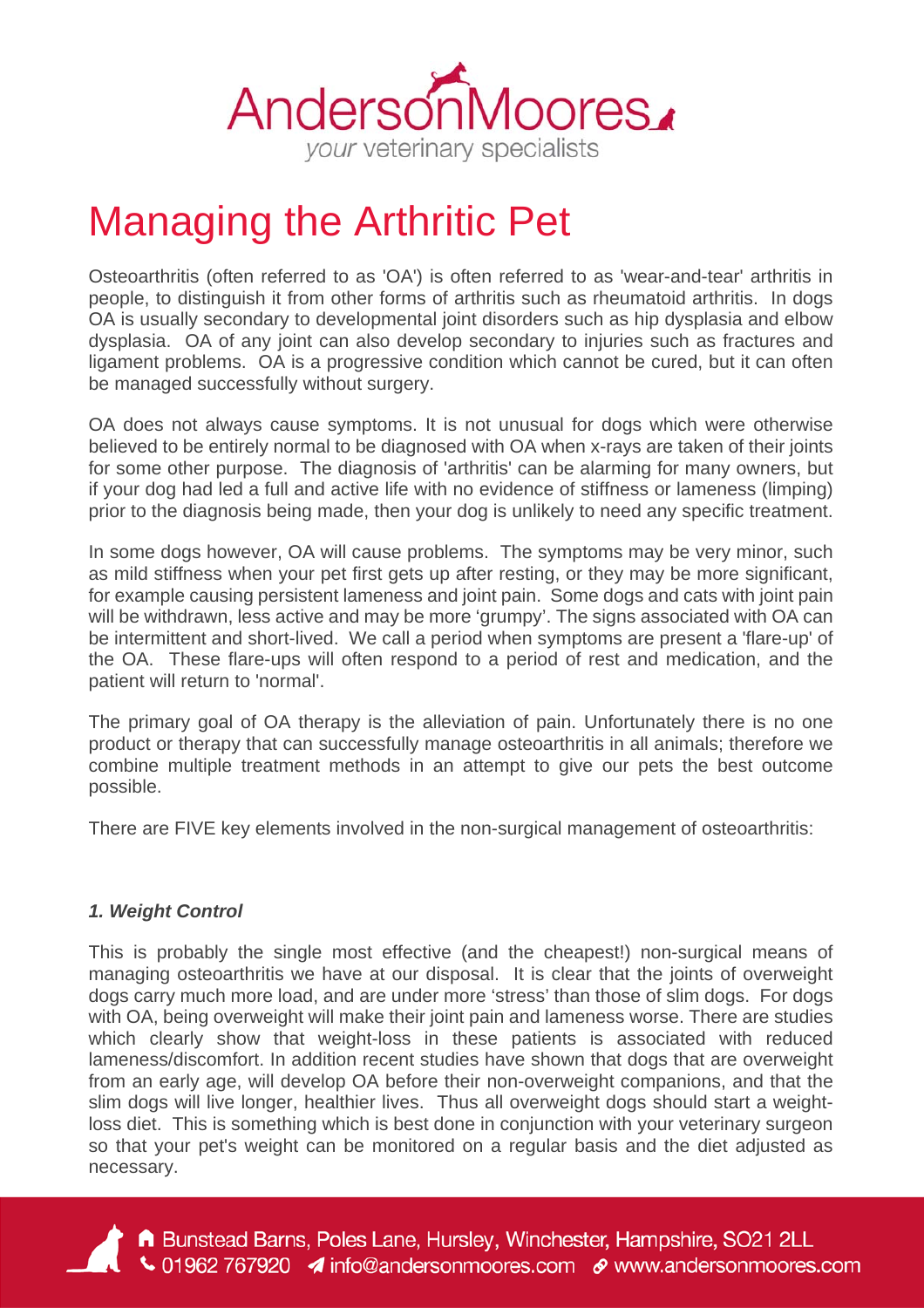There are many specially formulated 'diet' foods for dogs, which are low in calories, but high in fibre so that dogs still feel full after eating. Some foods also have added supplements which are thought to improve joint health. Beware of 'light' foods – these are best for keeping weight off your pet rather than achieving real weight loss. Ideally you should discuss using a prescription weight-loss diet with your local veterinary surgeon.

# *2. Exercise*

It is vital to keep your arthritic pet moving! However, the key is to provide a regular amount of moderate exercise to maintain muscle mass and tone and joint mobility, avoiding unusually long or strenuous walks. Try to also keep the amount of exercise similar from day-to-day. The amount of exercise that an individual can tolerate will vary from dog to dog. Your pet's limits must be determined by trial and error. As a guide, it is reasonable to aim for around 30 minutes of exercise twice daily, but some dogs will happily manage more than this and others may struggle with this level of activity.

If there is a sudden 'flare up' of lameness/discomfort, exercise will need to be reduced to not more than 5-10 minute walks, on a lead, two or three times daily. As the pain and inflammation resolve, exercise can be gradually increased again to the 'normal' level.

You should also think about how you can moderate your dog's activity around the home to avoid undue stress on the joints. Avoiding stairs, avoiding slippery flooring (such as tiles/laminate) and using a ramp to get in/out of the car (rather than jumping) can all be helpful.

## *3. Medication*

Dogs experiencing a 'flare-up' will benefit from a short course of a non-steroidal antiinflammatory drug. These are known as NSAIDs (pronounced N-Sades) and include drugs such as Metacam (meloxicam), Rimadyl (carprofen) and Previcox (firocoxib). These provide pain-relief and are also anti-inflammatory. A week or two of an NSAID may be sufficient to control a flare-up. Some dogs will need longer term medication or may benefit from sporadic use on 'bad days'. These drugs belong to the same group of drugs as ibuprofen and aspirin, but you should never be tempted to give your dog any of the NSAIDs used by humans - some of these NSAIDs can be very dangerous to dogs and cats. All NSAIDs can potentially upset the stomach. Side effects to the NSAIDs we use in dogs are uncommon but if your dog develops diarrhoea or vomits whilst on one of these drugs, particularly if you notice blood, you should stop the medication and consult your veterinary surgeon.

Steroids are profound anti-inflammatory drugs but they can have serious side-effects. They are rarely used in the long-term management of OA. We will sometimes inject steroids into a particularly painful joint to alleviate the pain in that joint, with less risk of side effects than a course of tablets. Joint injections are only given when we are sure there is no infection within the joint.

Pentosan polysulphate (Cartrophen Vet) can reduce the pain and inflammation associated with osteoarthritis. It is generally administered as a course of four injections, given one week apart. Some dogs show marked improvement following treatment, however not all